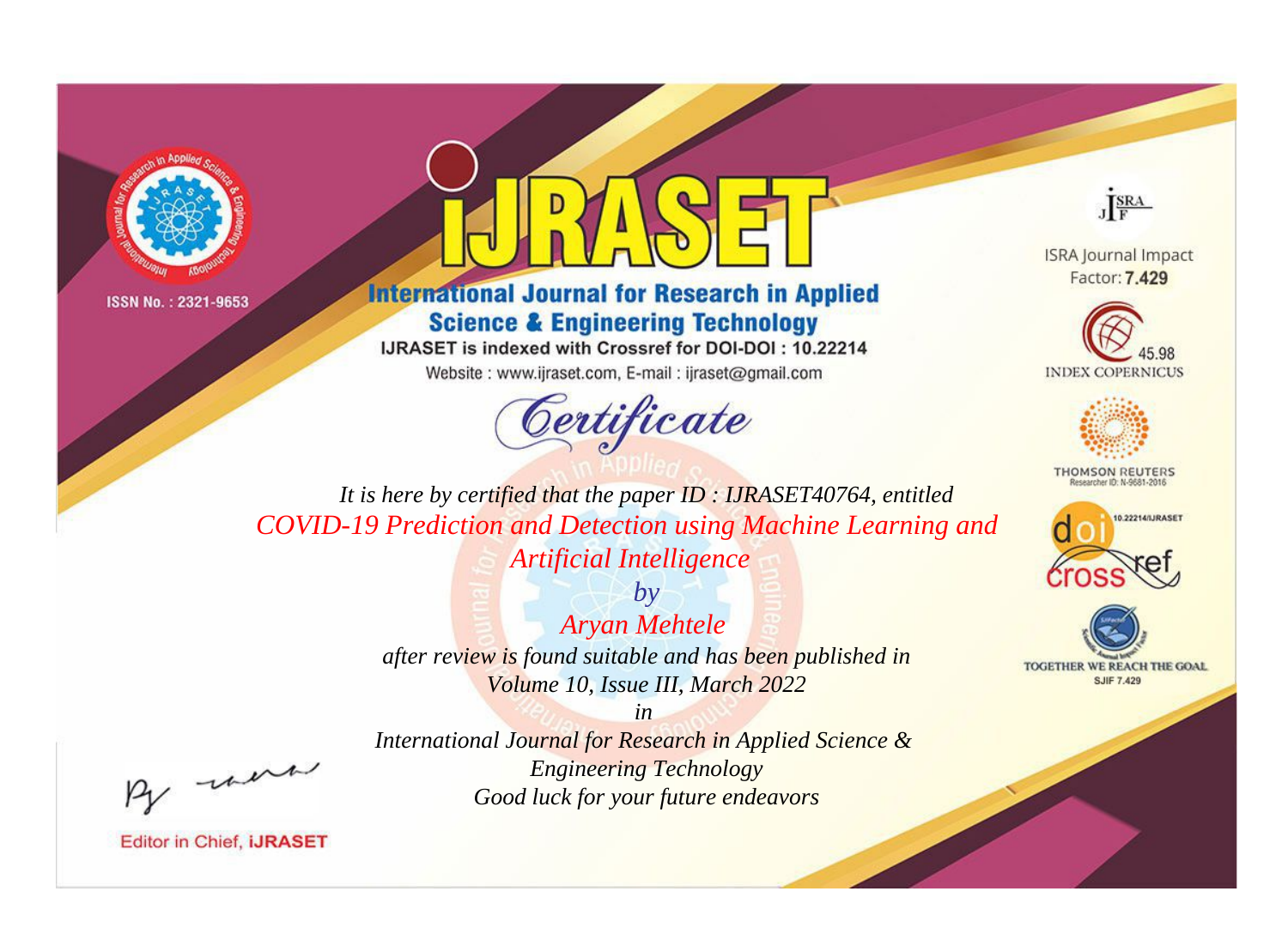



**International Journal for Research in Applied Science & Engineering Technology** 

IJRASET is indexed with Crossref for DOI-DOI: 10.22214

Website: www.ijraset.com, E-mail: ijraset@gmail.com



JERA

**ISRA Journal Impact** Factor: 7.429





**THOMSON REUTERS** 



TOGETHER WE REACH THE GOAL **SJIF 7.429** 

It is here by certified that the paper ID: IJRASET40764, entitled **COVID-19 Prediction and Detection using Machine Learning and Artificial Intelligence** 

> $by$ Aditya Modak after review is found suitable and has been published in Volume 10, Issue III, March 2022

were

International Journal for Research in Applied Science & **Engineering Technology** Good luck for your future endeavors

 $in$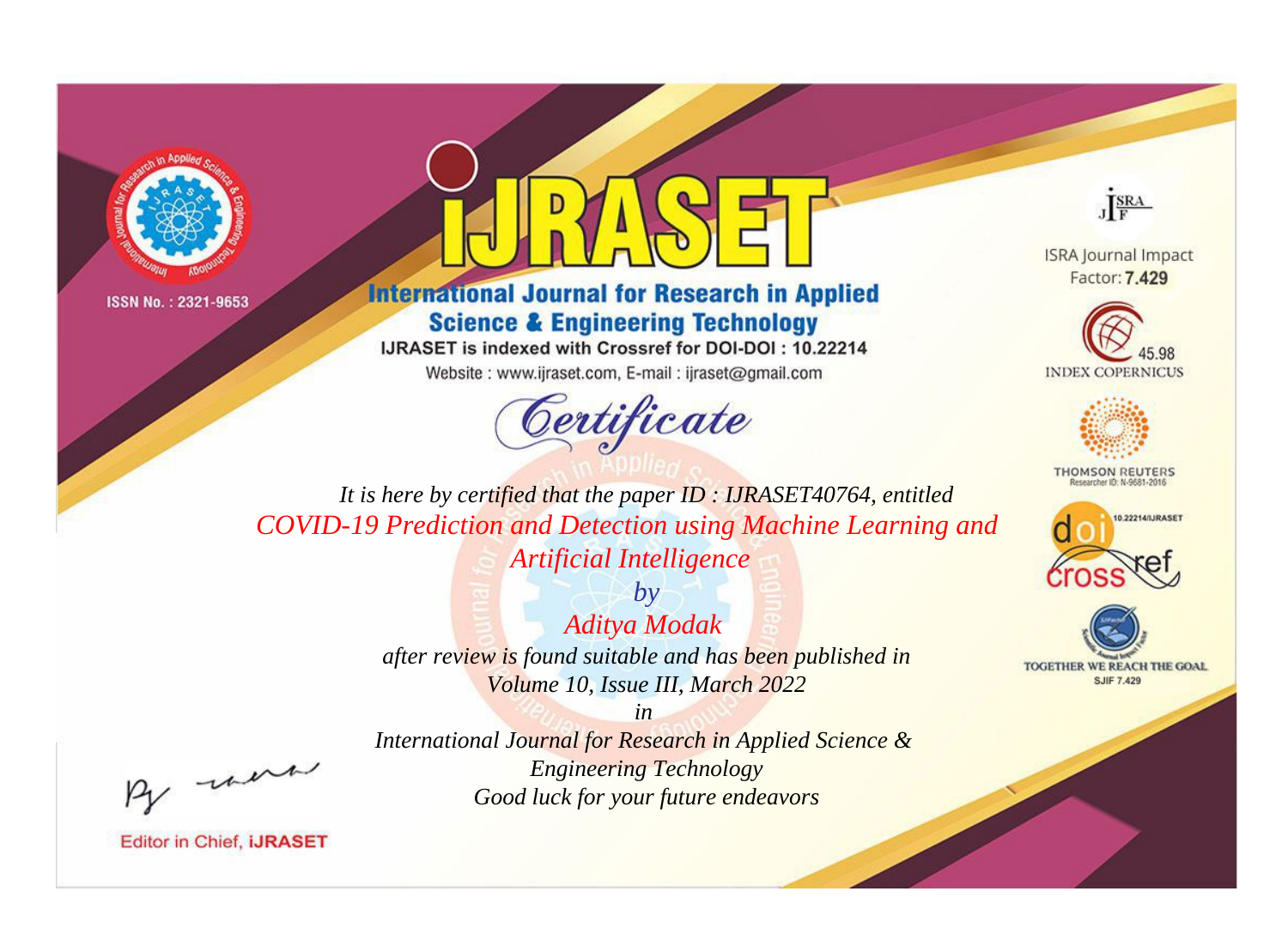



**International Journal for Research in Applied Science & Engineering Technology** 

IJRASET is indexed with Crossref for DOI-DOI: 10.22214

Website: www.ijraset.com, E-mail: ijraset@gmail.com



JERA

**ISRA Journal Impact** Factor: 7.429





**THOMSON REUTERS** 



TOGETHER WE REACH THE GOAL **SJIF 7.429** 

It is here by certified that the paper ID: IJRASET40764, entitled **COVID-19 Prediction and Detection using Machine Learning and Artificial Intelligence** 

> $b\nu$ **Rohit Sanhal** after review is found suitable and has been published in Volume 10, Issue III, March 2022

> > $in$

International Journal for Research in Applied Science & **Engineering Technology** Good luck for your future endeavors

were